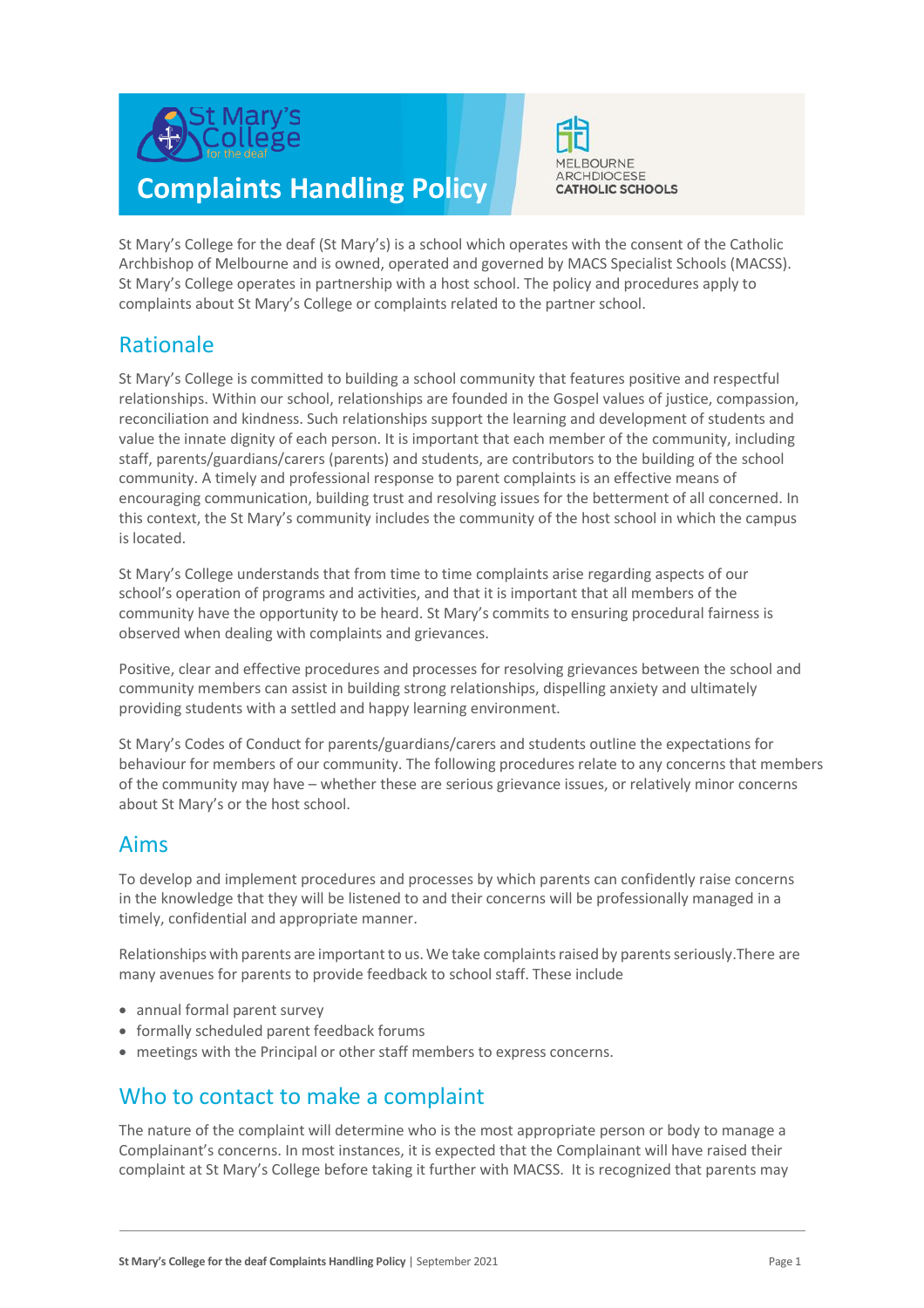have a complaint about the partner school or its students. Any such complaints are to be raised with St Mary's College to ensure it is aware of any issues affecting its students and can take steps to resolve in collaboration with the partner school.

#### **Complaints should be directed to the school Principal in the first instance**

For complaints of a serious nature involving school staff of St Mary's College, or the partner school, the following additional information is provided.

#### **Misconduct or serious misconduct**

All complaints of alleged misconduct or serious misconduct by a teacher or staff member should be reported to the Principal of St Mary's College.

Complaints about teachers can also be reported to the Victorian Institute of Teaching (VIT), the regulator in relation to the registration and investigation of serious misconduct (including conduct which is of a physical or emotional nature) of all teachers in the state of Victoria. If unsure whether the complaint constitutes serious misconduct by a teacher, contact the VIT on 1300 888 067 or [vit@vit.vic.edu.au.](mailto:vit@vit.vic.edu.au)

In some cases, certain actions which involve physical or emotional misconduct, such as unlawful assault or threats to the person, may constitute a criminal offence. These types of offences should be reported to and investigated by the police. Initial consultation with the Principal of St Mary's College may help to determine the appropriate course of action in these circumstances.

#### **Child abuse (including sexual offences)**

All complaints of alleged child abuse (including sexual offences) of a school student should be reported to the Principal of St Mary's College. The Principal and person who reported the complaint will each determine if they have formed a reasonable belief. If so, each person will act in accordance with the legal obligations that apply to all adults to report child abuse to police once a reasonable belief is formed that a sexual offence has been committed against a child.

Failure to disclose a sexual offence against a child is a criminal offence under section 327 of the *Crimes Act 1958* (Vic.) and applies to all adults (18 years of age and over) in Victoria.

Communication with children under 16 years of age by teachers, staff or any other person to prepare or 'groom' a child for future sexual activity is a criminal offence under section 49M(1) of the Crimes Act and must be reported to the police. The offence of grooming applies to any person aged 18 years or over and does not apply to communication between people who are both under 18 years of age. For further information, refer to MACS Policy 2.19 Child Protection – Reporting obligations.

#### **Complaints against the Principal of St Mary's College**

In the case of a complaint involving the Principal of St Mary's College, the MACS Regional General Manager who oversees St Mary's College should be informed immediately.

MACS Regional Offices are located in the North, South, East and West of metropolitan Melbourne. Contact details are listed at the end of this Policy.

#### **Complaints against clergy or other religious persons**

If the complaint relates to the clergy or other religious persons involved with St Mary's College, the Complainant should contact and seek advice from the Professional Standards Unit of the Catholic Archdiocese of Melbourne, 486 Albert Street, East Melbourne. Contact 03 9926 5621 or [psu@cam.org.au.](mailto:psu@cam.org.au)

If the priest or religious person is a member of a religious order, the Complainant should also contact the Provincial Head or professional standards office of that congregation or religious order. If the complaint is about child abuse, see above.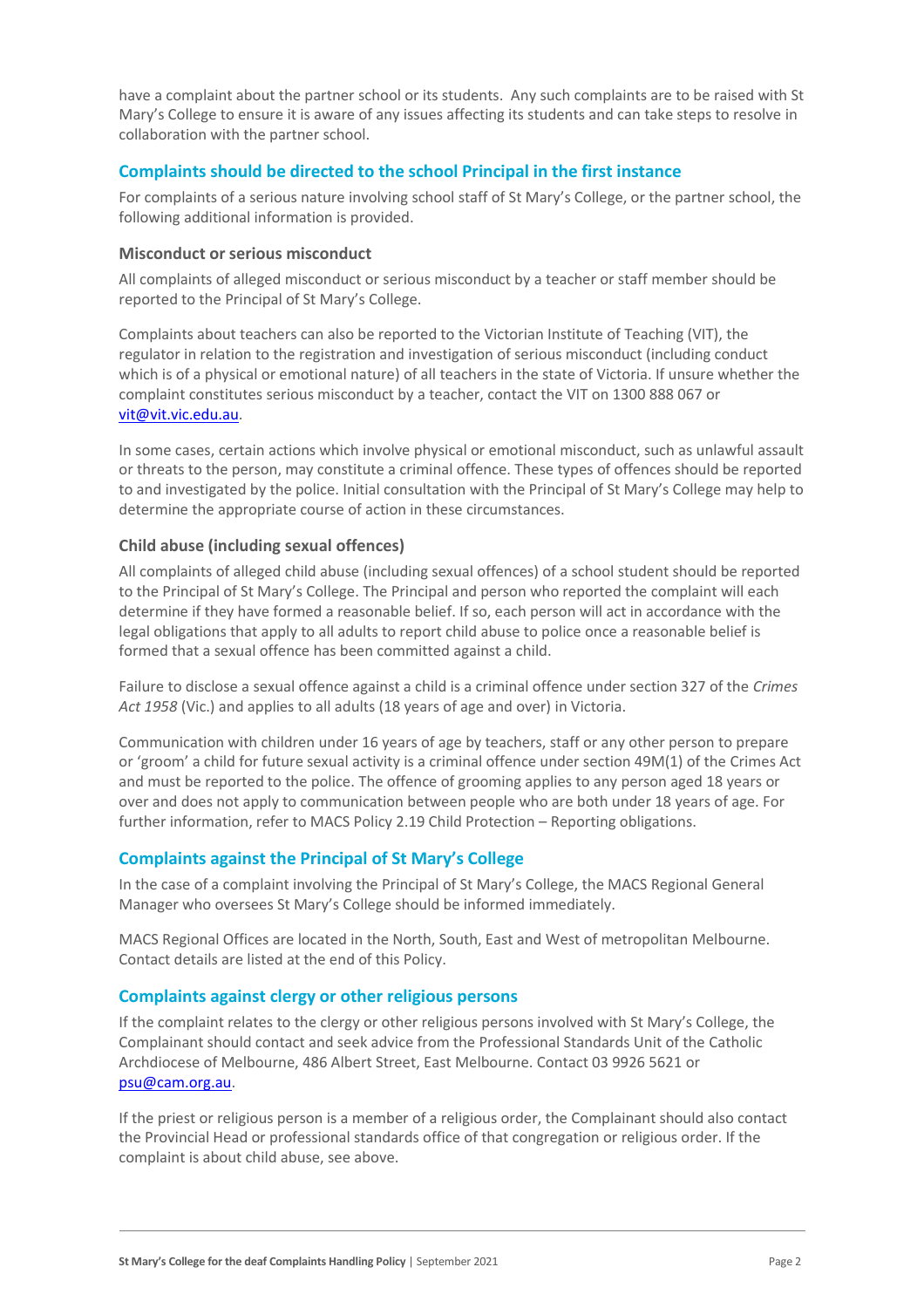#### **Anonymous complaints**

The governing body of St Mary's College endeavours to address and respond to all complaints. In some situations, our governing body may not be able to fully address complaints that are made anonymously or without sufficient detail being provided to enable an inquiry or investigation, or resolution of the matter. To ensure procedural fairness, respondents have a right to know the particulars of the allegations being made against them and be given an opportunity to respond to them. Where possible, Complainants are encouraged to give their names and to be reassured that we will deal with complaints professionally and in accordance with procedural fairness and confidentiality. If the Complainant wishes to remain anonymous, it is at the Principal's discretion what, if any, action will be taken. Anonymous complaints will be recorded in the same manner as all other complaints are recorded.

# Procedures for complaints about issues at St Mary's College

St Mary's College has developed and maintains a fair, effective and efficient complaint-handling procedure so that complaints about events or decisions at St Mary's College, and any complaints about the partner school, can be addressed. The following steps can guide the procedure in making a complaint about issues arising at St Mary's College.

#### **Informal and formal resolution procedures**

#### **Informal resolution procedures**

#### **Raise the matter directly with the relevant St Mary's College staff member first where appropriate.**

If the matter involves your child or an issue of everyday class operation, contact the St Mary's College staff member concerned, preferably by email, explaining the nature of your concern and request a telephone conversation or meeting. Complainants are strongly discouraged from sending or discussing confidential, contentious or emotional information by email. This is best done in a meeting or phone call. If the matter involves a teacher of the partner school, parents should firstly raise the concern with St Mary's College who will consult with the parent to determine the best approach. The St Mary's College staff member will follow St Mary's complaints process as far as as far as practical but will consult with the partner school as relevant to the complaint.

The teacher will acknowledge the email within **two working days**. The staff member may be able to respond to your complaint by return email or telephone with a satisfactory outcome. At times, parties may be assisted to resolve a misunderstanding, miscommunication or lack of clarity through the support of another person, such as another member of staff or the principal.

If further inquiry of the complaint is required, the staff member will explain this to you and direct you to this Policy if you have not already viewed this. They will also establish a clear timeframe for the inquiry and when you can expect further information from them.

**If the matter cannot be resolved informally**, or you wish to make a formal complaint, you can telephone to make an appointment to discuss the matter with the Principal or email your concern in writing.

#### **Formal resolution procedures**

**If the grievance or concern is about broader school issues, school staff or serious issues** that are difficult to discuss with classroom teachers or if the issue not been satisfactorily resolved, Complainants are invited to make an appointment to speak with the Principal. This includes complaints that relate to the partner school.

- In all cases, confidentiality is respected. Only the people who need to know about the issue will be involved. The people who need to be informed will be discussed at the meeting.
- Community members may be accompanied by a support person at appointments to resolve grievances.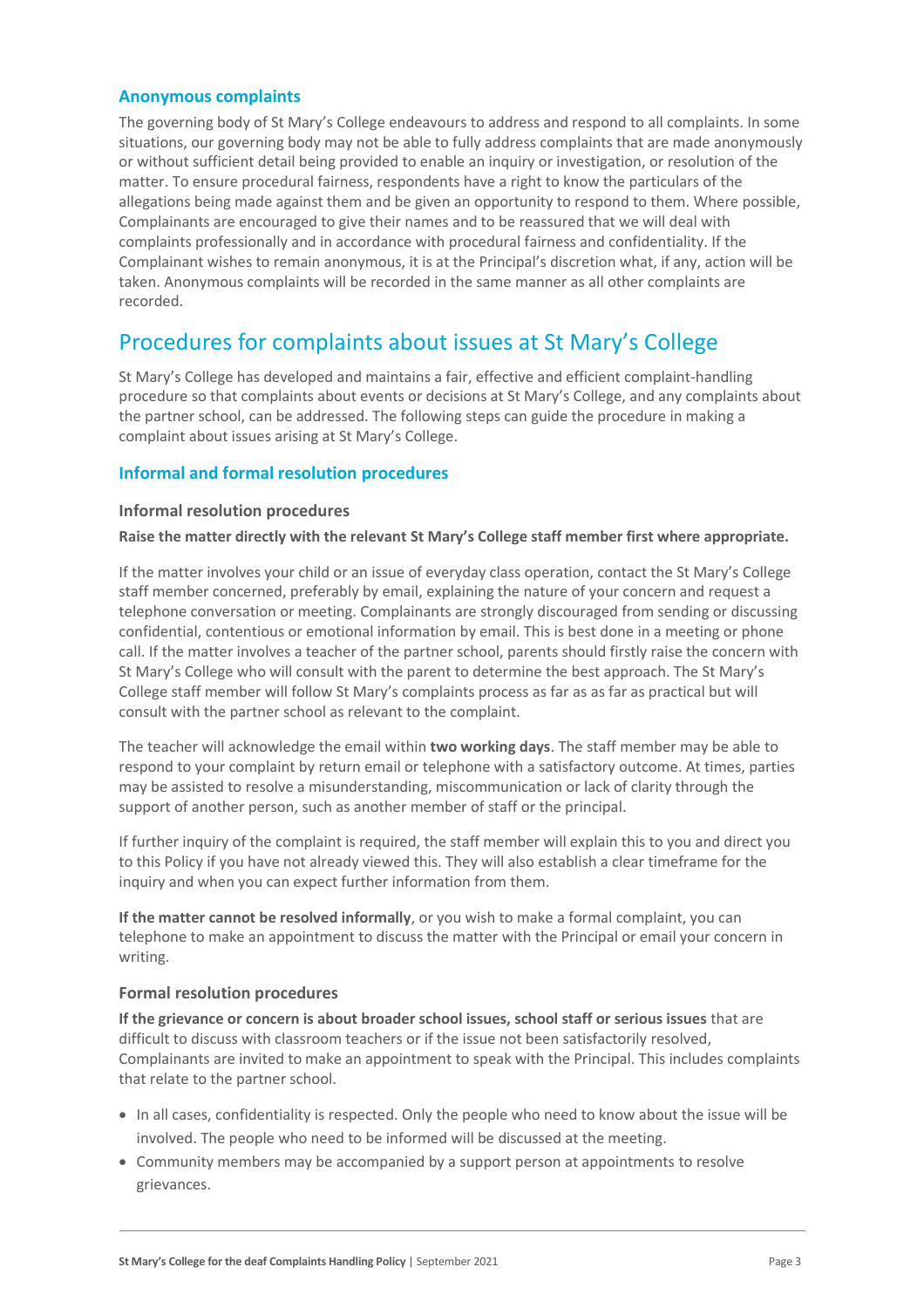- All formal discussions and procedures involving grievances will be documented.
- Every attempt will be made to address an issue and, where resolution is possible, it will be reached in a timely manner.

When a formal complaint is received, it will be acknowledged and the Complainant will be provided with a copy of this Policy so they can understand the procedures that will be followed in dealing with their complaint.

# Timeframe for dealing with formal complaints

In moving to more formal procedures, the Principal or a senior member of staff will undertake the inquiry in the following manner, ensuring procedural fairness is observed:

- organise a meeting/phone conference with you
- direct you to a copy of this Policy if you have not already viewed this document
- at the outset, establish the timeframe for the inquiry into the matter and when you can expect to hear further information or have a resolution. This would normally be within 10 working days
- fully document the complaint, any actions taken to resolve it and outcomes of those actions
- further consider the matter
- ensure that no one is victimised as a result of a complaint being made
- if necessary, enable a Complainant to be accompanied at meetings by another person of their choice as a support person
- if appropriate, enable the person against whom the complaint has been made to respond, and to be accompanied to any meeting by another person of their choice as a support person
- advise the Complainant of the outcome of the inquiry in writing.

### Recording complaints

All complaints received at St Mary's will be recorded, even those which are about issues perceived as trivial or minor. This helps us to identify key risk areas or any whole-school issues which, if left unresolved, could lead to harm or injury or more serious concerns.

The following information about complaints received will be recorded:

- contact details of the Complainant
- date of complaint and method of communication
- nature of the complaint and the requested resolution
- name of the staff member handling the issue
- any actions and the timeframe taken, minutes of meetings and communication
- a statement of the outcome, including the closure date and date of advising the Complainant of the outcome.

### Expectations of and information for parents and guardians

In making a complaint, St Mary's requests and expects that the Complainant will:

- raise the concern or complaint as soon as possible after the issue has arisen
- communicate and respond in ways that are constructive, fair and respectful
- provide complete and factual information about the concern or complaint
- observe confidentiality and a respect for sensitive issues
- act in good faith to achieve an outcome acceptable to all parties
- have realistic and reasonable expectations about possible outcomes/remedies.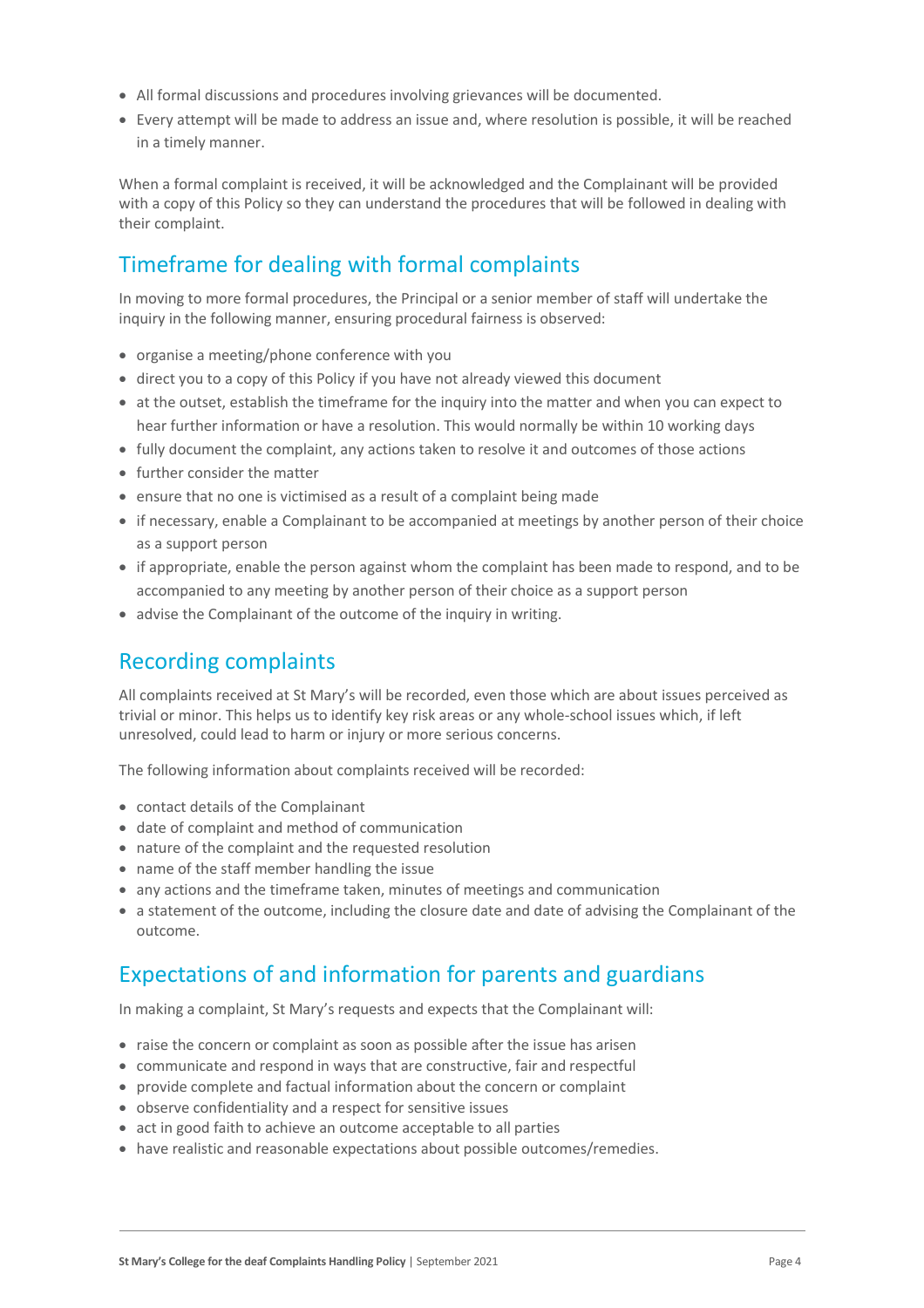If your concern/complaint relates to your child's treatment by another student or students while at St Mary's, we expect that you will refer your complaint directly to the School, via your child's class teacher, Assistant Principal or Principal. Under no circumstances should you approach another student while in the care of the school to discuss the issue or chastise them. Direct contact with parents to resolve the matter is also discouraged if the complaint pertains to issues or incidents that have arisen at the School.

Parents and guardians making complaints should ascertain the facts as best they can, and contact the Principal at their earliest convenience.

- Parents and guardians with complaints may contact the School by telephone, in person or in writing.
- Parents and guardians visiting the School to make a complaint are advised that the Principal may not be immediately available to discuss the complaint.

However, details regarding the complaint can be taken by the office staff, and an appointment time can be made to meet with the Principal.

Parents and guardians making complaints are to be respectful, confidential and courteous. Parents who are unreasonable, threatening or discourteous can expect their discussions with the Principal to be terminated until such time as an alternative discussion time is arranged by the school.

The School will record the details of all complaints including the name and contact details of the persons making the complaints. The School will then refer the complaint to the most appropriate person to undertake an inquiry. There will be many occasions that this will be someone other than the Principal. The staff member conducting the inquiry may conduct a preliminary inquiry or communicate with the parent to discuss the matter further.

If the scope of the inquiry is beyond the capacity or jurisdiction of the school, the matter will be referred to the MACS Regional General Manager and the parent will be informed of the referral.

Parents and guardians discussing complaints with the Principal may be accompanied by a support person. The support person can be a family member, a friend or a professional with knowledge of the student. Any person acting in a professional capacity on behalf of the parents must provide their occupational details and full name prior to the meeting being held. It is at the Principal's discretion whether an external professional is a participating member of any school meeting. The support person may encourage and facilitate sharing of parent knowledge, perception and issues. The support person should support a positive working relationship between all parties. The support person does not speak on behalf of parents/guardians/carers discussing complaints with the Principal.

Any inquiry conducted by the School will be done so in a timely, efficient and confidential manner, ensuring the fair principles of natural justice are applied for all. Parents will be provided with an anticipated timeframe for a resolution. The staff member conducting the inquiry will record the details of the inquiry.

Privacy laws may prohibit information being provided to the Complainant of any specific action that has been taken in relation to individuals about whom the complaint has been raised.

## Outcomes of complaints

Outcomes to complaints and grievances can include the following:

- apology either verbal or written
- mediation with an internal or external mediator
- official warning
- disciplinary action
- behavioural contract (in the case of a student)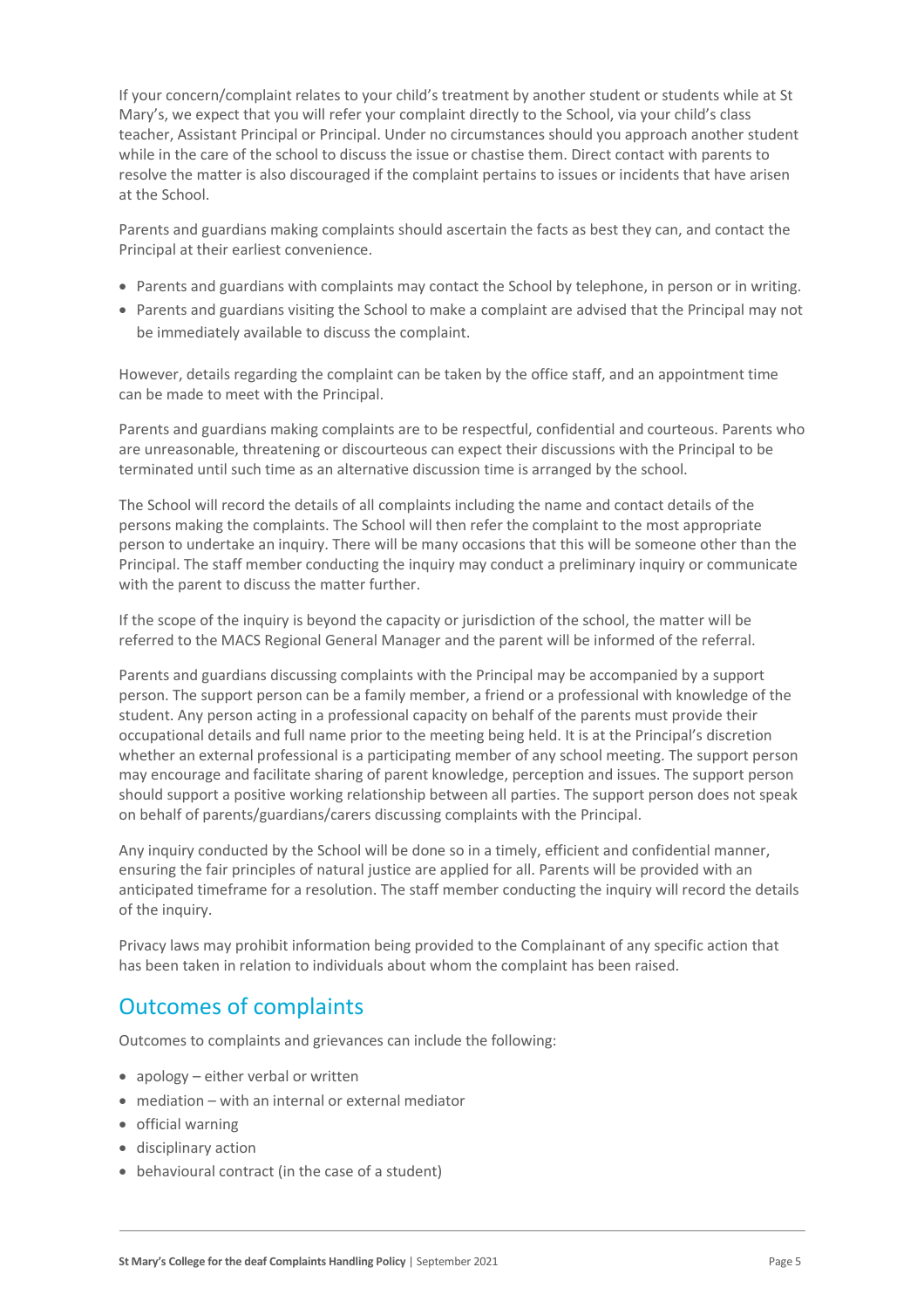- pastoral or spiritual care
- an understanding that the behaviour will not be repeated
- a change in policy or procedure.

#### **Complaint escalation**

If the matter cannot be resolved at the School level, or if the complaint is about the Principal of St Mary's, Complainants may contact the relevant MACS Regional Office (see details below).

When a complaint is serious or it is not resolved after the involvement of the MACS Regional General Manager, it may be referred to the MACS Executive Director for review.

If the complaint is unable to be resolved to the satisfaction of the Complainant, but the matter is however finalised, the Complainant has the right to seek alternative independent or other advice, or contact other entities such as the Victorian Registration and Qualifications Authority, the Victorian Equal Opportunity and Human Rights Commission, the Catholic Education Commission of Victoria Ltd or the Victorian Civil and Administrative Tribunal.

### Withdrawal of a complaint

A complaint can be withdrawn at any stage during the complaint management procedures. A complaint should be retracted in writing by the Complainant and addressed to the relevant MACS Regional General Manager.

## St Mary's College contact details

Administration Office: 10 Riddell Road WANTIRNA SOUTH 3152

Email: [principal@smdeaf.vic.edu.au](mailto:principal@smdeaf.vic.edu.au) or [admin@smdeaf.vic.edu.au](mailto:admin@smdeaf.vic.edu.au)

Phone: 03 9800 2733

Campuses: Wantirna South, Dandenong, Ringwood, South Morang and Sunbury

### MACS Regional Office contact details

Complainants can lodge a complaint to be referred to the MACS Regional General Manager of the relevant school zone via email or telephone as per contact details below:

| Eastern Regional Office    | Northern Regional Office     |
|----------------------------|------------------------------|
| 39 Hewish Road             | 25 Norwood Crescent          |
| CROYDON VIC 3136           | <b>MOONEE PONDS VIC 3039</b> |
| Ph: 03 9427 6400           | Ph: 03 8387 3200             |
| Email: ero@macs.vic.edu.au | Email: nro@macs.vic.edu.au   |
| Southern Regional Office   | Western Regional Office      |
| 602 South Road             | 47 Synnot Street             |
| MOORABBIN EAST VIC 3189    | <b>WERRIBEE VIC 3030</b>     |
| Ph: 03 8301 7400           | Ph: 03 8412 2400             |
| Email: sro@macs.vic.edu.au | Email: wro@macs.vic.edu.au   |

Complaints can also be lodged via the MACS website [www.macs.vic.edu.au](https://www.macs.vic.edu.au/Contact-Us/Feedback.aspx) under *Contact Us / Feedback*. Refer to the complaints 'Resolve form'.

St Mary's Complaints Handling Policy is published on the school's website or a copy can be requested from the school.